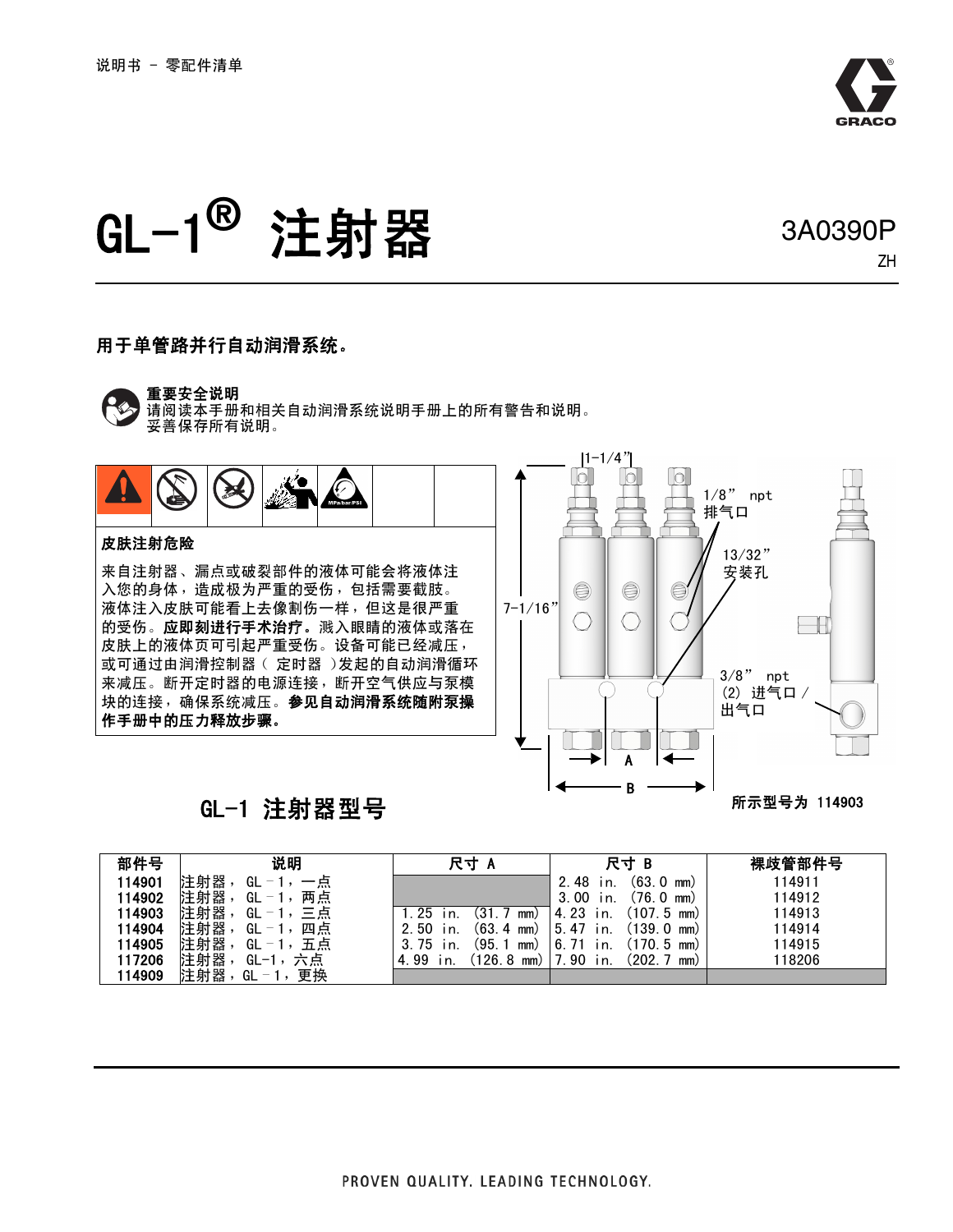## 安装说明

参考以下说明上使用的字母,参见图 2。

- 将注射器分组,最小化进给管路长度。
- 将注射器安装在方便和安全维护的地方。
- 将注射器安装在由于设备移动而造成注射器意外损 坏的风险最小的区域。
- 注射器输出可组合起来,用于有大的润滑脂要求的 公共支撑点,但是单注射器的输出不能分为多个支 撑点。
- Graco 建议尽可能使用钢管来代替用于供给管路的管 道和软管。管道常常被碎屑污染,使用前需要进行 正确清洁。软管管路在压力下会扩展,这导致泵循 环时间的延长。



1. 释放压力。参见自动润滑系统随附泵操作手册中的 压力释放步骤。

- 2. 使用安装支架 (a) 在平坦的硬质表面上安装注 射器。
- 3. 将流体供应管路 (c) 同注射器连接起来。

#### 注意

为了防止组件压力过大而造成的供应管路破裂,只使 用符合或超过注射器压力额定值的供应管路和管件。

- 4. 连接润滑点进给管路 (b)。
- 5. 用低粘度的机油或矿物油精冲洗系统,冲去安装中 带上的污染。
- 6. 使用清洗枪或运行泵,直至在每条进给管路的端头 出现清洁的润滑剂,以便用清洗液或空气冲洗系统。
- 7. 以全输出状态运行系统,验证是否所有的注射器都 在循环。
- 8. 调节注射器的输出量。(参见第 [4](#page-3-0) 页上的量调节。)
- 9. 将进给管路连接到润滑点。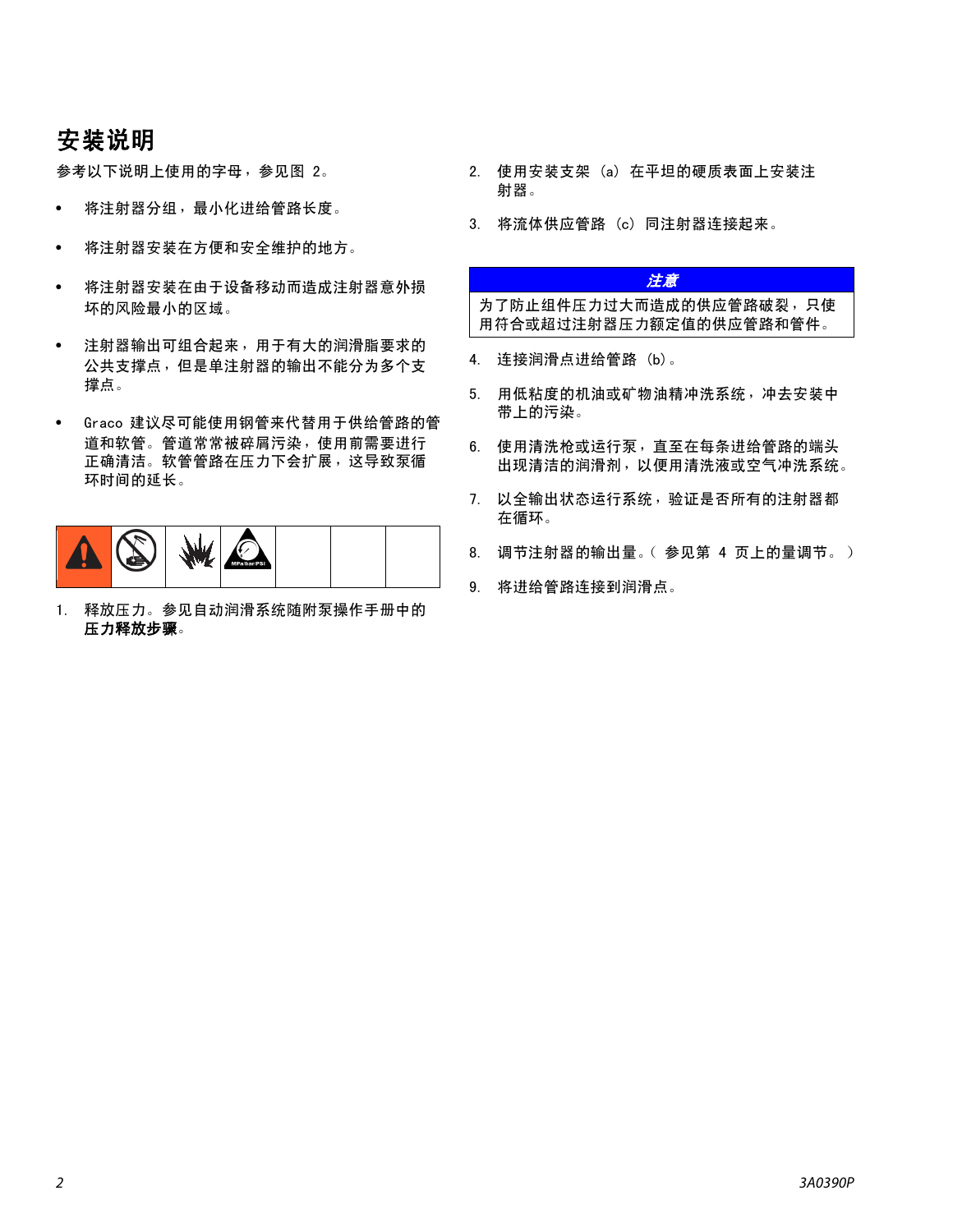## 注射器修理部件



- 用 50-55 磅英尺 (68-74.5 牛 米)的扭力 拧紧。  $\uparrow$
- \_\_<br>2、用 35−40 英尺‐磅(47−54 牛•米)的扭力 拧紧。

| 物品 | 说明                                                |   | 部件号    |
|----|---------------------------------------------------|---|--------|
| 1  | Injector body                                     |   |        |
| 2  | Adjusting screw                                   |   | 114906 |
| 3  | Lock nut                                          |   | 114907 |
| 4  | Packing housing                                   | 1 | 114908 |
| 5  | Zerk fitting and cap<br>assembly                  | 1 | 114916 |
| 6  | Copper gasket                                     | 1 | 114918 |
| 7  | Adapter bolt<br>(used on all manifold<br>model(s) | 1 |        |
| 8  | Indicator pin                                     |   |        |
| 9  | Steel gasket                                      | 2 | ★      |
| 11 | Fluoroelastomer o - ring<br>(PN 114997)           |   | ★      |
| 12 | Displacement piston                               |   | ★      |
| 13 | Compression spring                                |   | ★      |
| 15 | Plunger                                           |   | ★      |
| 16 | Fluoroelastomer packing                           |   | ★      |
| 17 | Fluoroelastomer packing                           |   | ★      |
| 18 | Fluoroelastomer packing                           |   | ★      |
| 19 | Inlet valve                                       |   | ★      |

★ 仅包括注射器修理套件 241234

## 可供套件

#### 仅使用正品 Graco 修理部件

|  |  | Graco 部件号 115119 塑料溶胶注射器盖             |  |
|--|--|---------------------------------------|--|
|  |  | ( 安装说明请参见第 3 页 )                      |  |
|  |  | Graco 部件号 115120 转换套件                 |  |
|  |  | (用于连接注射器的出口以增加输出)                     |  |
|  |  | Graco 部件号 241234 注射器修理套件              |  |
|  |  | ( 参见 注 <b>射器维修部件</b> 列表上的套件 241234. ) |  |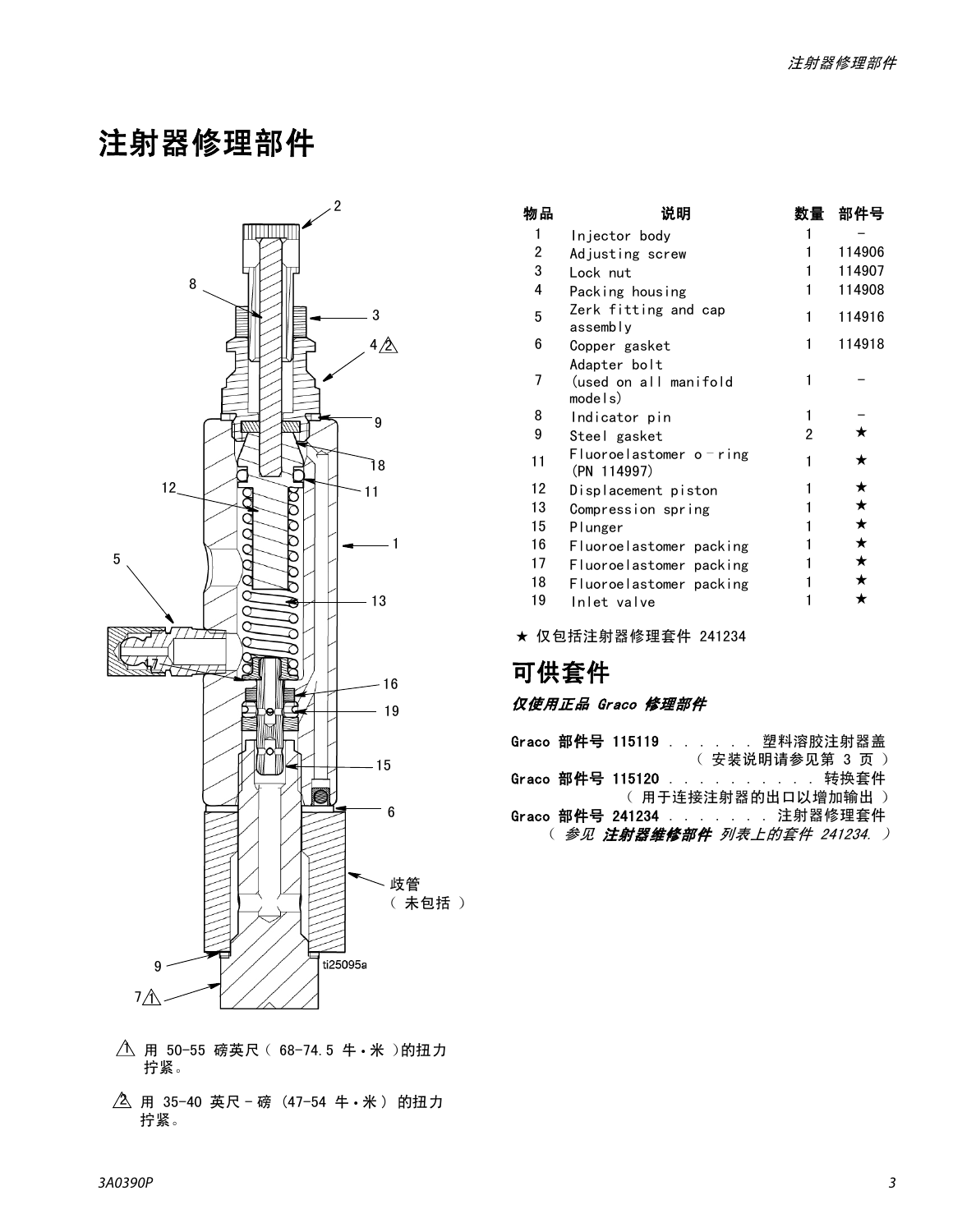## GL1 注射器盖套件 17L754

| 物品     | 说明                         | - 225 |
|--------|----------------------------|-------|
| $\sim$ | 盖                          |       |
| າາ     | $\pi$ / $\tau$ $\tau$<br>0 |       |

安装说明

- 1. 在溶胶盖 (21)的内侧上涂抹薄薄一层的润滑剂。
- 2. 向下滑动 O 形圈 (22) 至活塞插头的指示杆沟槽 上。
- 3. 在注射器的指示杆上滑动溶胶盖 (21),让其能盖住 活塞中的沟槽。



#### <span id="page-3-0"></span>体积调节

\* 当调节螺钉 (2) 刚好与指示针 (8) 接触, 没有内部压力时, 实现最大调节设置。顺时针转动调节螺母 (进), 减少输出。如要调节,松开锁紧螺母 (3) 并按 GL-1 容量调节表转动调节螺钉 (2) 指定的圈数,获得所需的容量。 当达到所需的容量设置时,拧紧锁紧螺母 (3)。

| GL-1 容量调节表           |      |                     |      |  |
|----------------------|------|---------------------|------|--|
| 说明                   |      | 容量                  |      |  |
|                      | 转动数量 | $i$ n. <sup>3</sup> | cс   |  |
| 最大调节量*               | 0    | 0.080               | 1.31 |  |
| 顺时针转动<br>$360^\circ$ |      | 0.071               | 1.16 |  |
| 顺时针转动<br>$360^\circ$ | 2    | 0.062               | 1.02 |  |
| 顺时针转动<br>$360^\circ$ | 3    | 0.053               | 0.87 |  |
| 顺时针转动<br>$360^\circ$ | 4    | 0.044               | 0.72 |  |
| 顺时针转动<br>$360^\circ$ | 5    | 0.035               | 0.57 |  |
| 顺时针转动<br>$360^\circ$ | 6    | 0.026               | 0.43 |  |
| 顺时针转动<br>$360^\circ$ | 7    | 0.017               | 0.28 |  |
| 最小调节量                | 8    | 0.008               | 0.13 |  |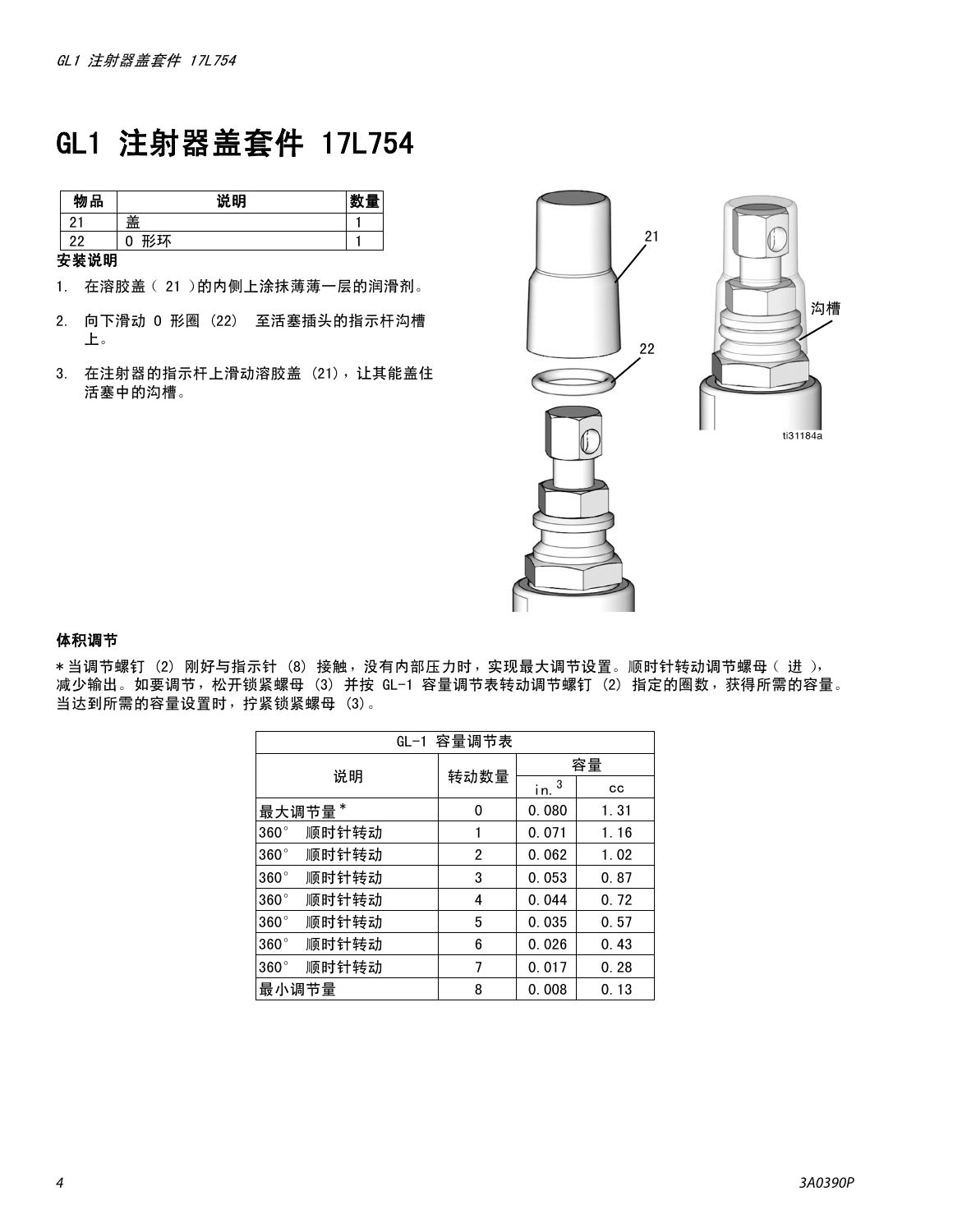## 技术数据

| 最高工作压力..................... 3500 磅 / 平方英寸 ( 24 兆帕 , 241 巴 )         |  |
|---------------------------------------------------------------------|--|
| 建议的工作压力。 .................. 2500 磅 / 平方英寸 ( 17 兆帕 , 172 巴 )         |  |
| 重置压力........................ 600 磅/平方英寸( 4.1 兆帕 41 巴 )              |  |
| 输出量/循环 可调*: 0.008 至 0.08 in. <sup>3</sup>                           |  |
| ·流体部件........................... 碳钢、不锈钢、铜、氟橡胶                       |  |
| 建议的液体 ........................ N. L. G. I. #2 润滑脂降至 32° F ( 0° C )。 |  |